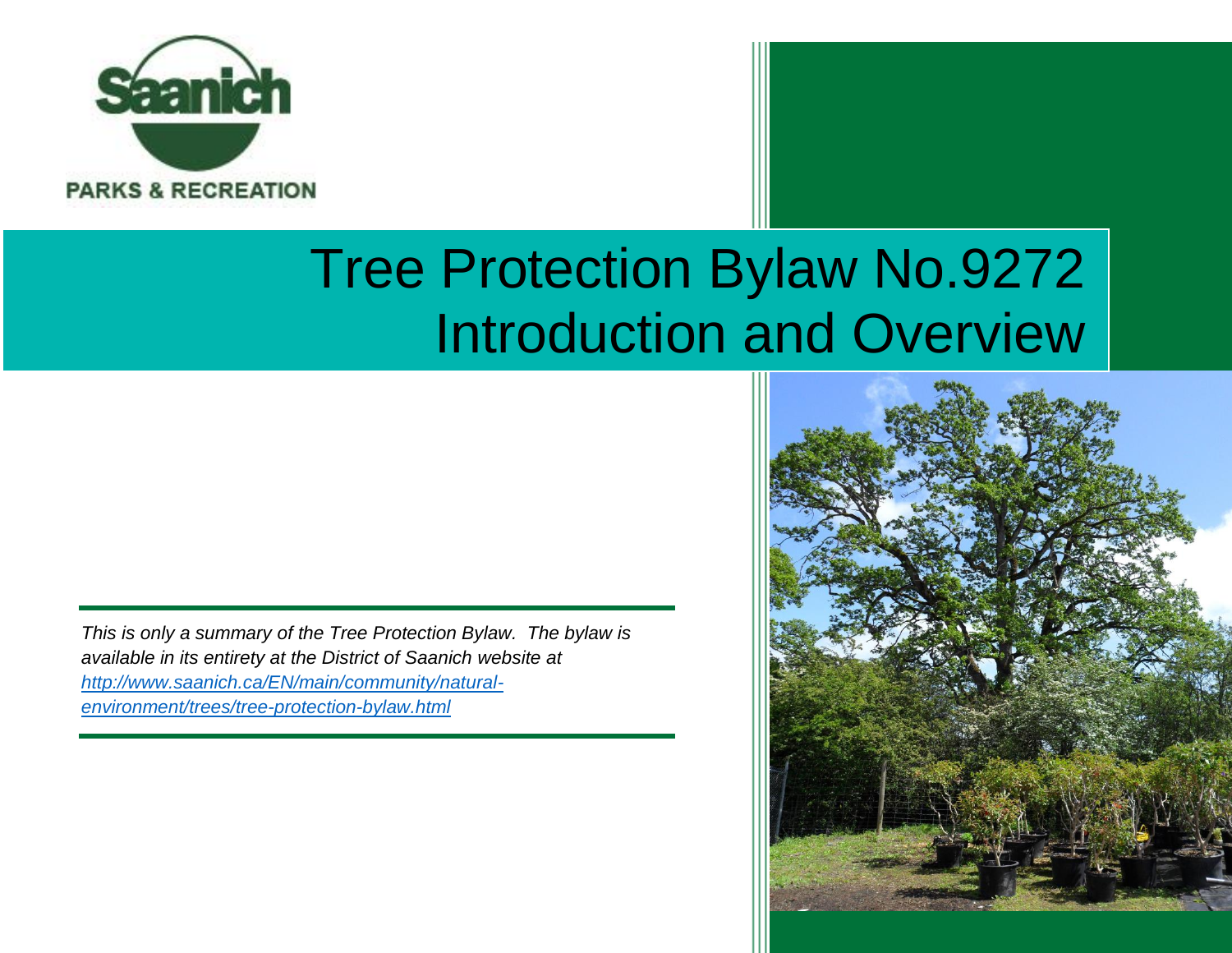## **PURPOSE**

The purpose of the [Tree Protection Bylaw](http://www.saanich.ca/EN/main/community/natural-environment/trees/tree-protection-bylaw.html) ("the Bylaw") is to regulate cutting or pruning of trees, prohibit tree damaging activities and set requirements for replacement trees.

## **PROTECTED TREES**

The following native species taller than 2m or more in height, and/or 4cm or more in diameter:

> Arbutus (*Arbutus menziesii*) Garry Oak (*Quercus garryana*) Pacific Dogwood (*Cornus nuttalli*) Pacific Yew (*Taxus brevifolia*)

And:

- Any other tree having a diameter of 60cm or more
- Any Replacement Tree A tree required to be planted to replace a protected tree that has been permitted for removal.
- Any tree over 10 cm in diameter at breast height (DBH) or 5 metres in height located in Streamside Development Permit Area (SDPA)
- Any tree planted or retained as a requirement of a subdivision application, development permit, blasting permit, building permit, fill permit or a plumbing permit.
- A Significant Tree as listed in "Schedule B" of the Bylaw.
- Any tree with evidence of a nest or use by raptors, ospreys or herons

Trees listed under a Tree Covenant or Natural State Covenant will be protected as per the language of the covenant in addition to the above list.

Vegetation including trees under 10 cm DBH or 5 metres in height along with other plants including mosses, lichens, herbs, grasses and shrubs located within a Streamside Development Permit Area may not be removed without first obtaining a Development Permit.

Or, the following native species having a diameter of 30cm or more:

> Douglas fir (*Pseudotsuga menziesii*) Grand fir (*Abies grandis*) Big Leaf Maple (*Acer macrophyllum*) Western Red Cedar (*Thuja plicata*)

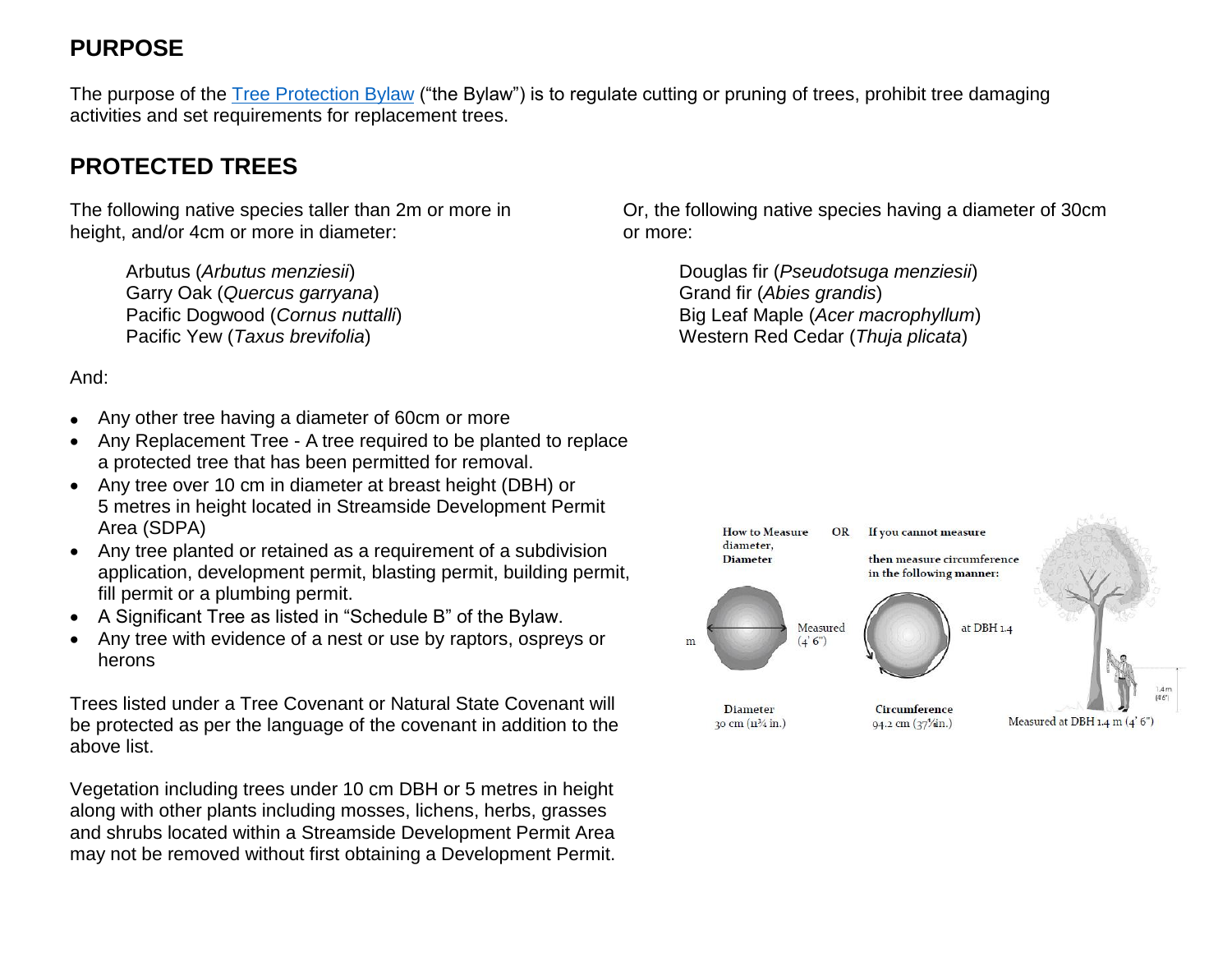## **TREE PRUNING**

A Tree [Cutting Permit](http://www.saanich.ca/EN/main/community/natural-environment/trees/tree-cutting-permit.html) is required in order to prune a [Significant](http://www.saanich.ca/EN/main/community/natural-environment/trees/significant-tree-program.html)  [Tree](http://www.saanich.ca/EN/main/community/natural-environment/trees/significant-tree-program.html) (as designated in [Schedule B of the Tree Protection](http://www.saanich.ca/assets/Community/Documents/ScheduleB-Significant-Trees.pdf)  [Bylaw\)](http://www.saanich.ca/assets/Community/Documents/ScheduleB-Significant-Trees.pdf). All pruning of a significant tree shall be carried out under the supervision of an arborist.

A Tree Cutting Permit is not required for the pruning of a Protected Tree when the pruning is done in accordance with sound arboricultural practices. In all cases, pruning shall be for the health, balance and shape of the tree and must follow American National Standards Institute (ANSI) publication A-300 – Tree Care Operations and the companion Best Management Practices Series of the International Society of Arboriculture (ISA).

*Alteration* (i.e., poor pruning) of a Protected Tree is prohibited. In keeping with the above standards and BMP's, trees cannot:

- be topped, where the tree has not been topped previously;
- be lift pruned, where the lower branches of the live crown (green branches) of the tree are removed to reduce the live crown to less than 50% of the total tree height; or
- have more than 25% of the live crown of a tree removed in any 12-month



Example of bad pruning practices



Copyright © Missouri Conservation Commission. All rights reserved. Used with permission.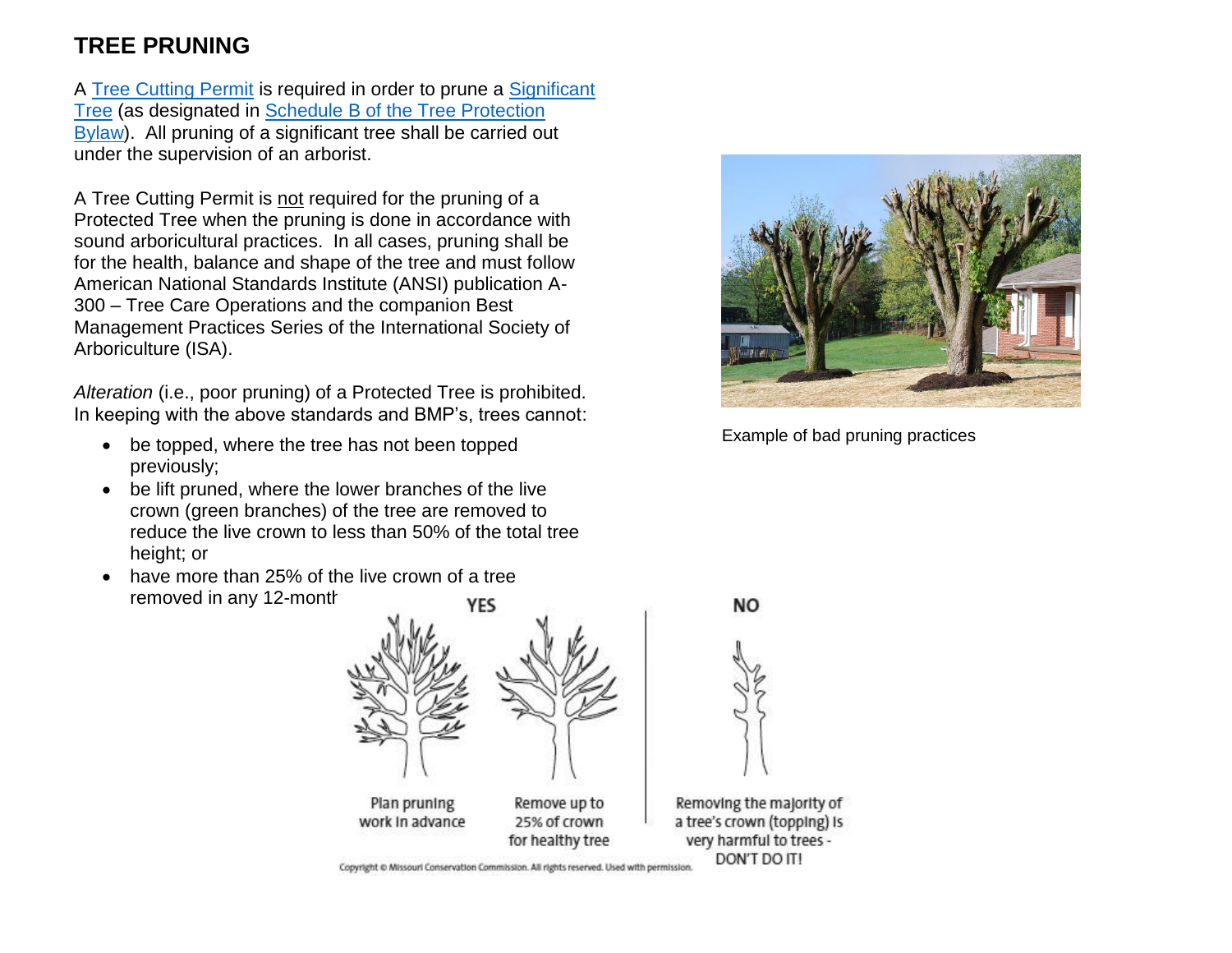## **TREE REMOVAL**

The circumstances where a Tree Cutting Permit maybe issued for the removal of a protected tree are:

| <b>Circumstance</b>                                                                                                                                                 |                                                                                                                                                                                        | <b>Replacement Tree Requirement</b>        |                                                                                                       |  |
|---------------------------------------------------------------------------------------------------------------------------------------------------------------------|----------------------------------------------------------------------------------------------------------------------------------------------------------------------------------------|--------------------------------------------|-------------------------------------------------------------------------------------------------------|--|
| Dead, Dying, Diseased and Hazardous Trees In decline beyond recovery                                                                                                |                                                                                                                                                                                        | 1:1 tree replacement (provided by Saanich) |                                                                                                       |  |
| Infrastructure Damage Where other remedies have been exhausted                                                                                                      |                                                                                                                                                                                        | 1:1 tree replacement (provided by Saanich) |                                                                                                       |  |
| <b>Interface Fire Development Permit Area</b><br>Trees that have been identified as a fire hazard                                                                   |                                                                                                                                                                                        | No replacement tree required               |                                                                                                       |  |
| Agricultural Lands Where the intended agricultural use cannot be located<br>elsewhere                                                                               |                                                                                                                                                                                        | No replacement tree required               |                                                                                                       |  |
| Rural Lands One protected tree is permitted for removal per acre, per calendar<br>year except within SDPA                                                           |                                                                                                                                                                                        | No replacement tree required               |                                                                                                       |  |
| <b>Development Related Tree Removal</b>                                                                                                                             |                                                                                                                                                                                        |                                            |                                                                                                       |  |
| <b>Circumstance</b>                                                                                                                                                 | <b>Fees &amp; Security Deposits</b>                                                                                                                                                    |                                            | <b>Replacement Trees</b>                                                                              |  |
| <b>Tree damaging activities</b>                                                                                                                                     | \$40 application fee for first tree<br>\$25 per additional tree<br>\$300 security deposit for each required replacement                                                                |                                            | 1:1 tree replacement                                                                                  |  |
| Tree located within the building<br>footprint                                                                                                                       | \$40 application fee for first tree<br>\$25 per additional tree<br>\$300 security deposit for each required replacement                                                                |                                            | 1:1 tree replacement                                                                                  |  |
| <b>Construction or installation of a</b><br>driveway, required off-street parking<br>area, septic tank or field, or underground<br>or above ground utility corridor | \$40 application fee for the first tree<br>\$25 per additional tree<br>\$300 security deposit for each required replacement tree<br>Tree credit system to encourage retention of trees |                                            | 1:1 tree replacement                                                                                  |  |
| Installation of roads, services, access<br>route or above ground or underground<br>service of a fee simple or bare land<br>strata subdivision                       | \$75 application fee for the first tree<br>\$25 per additional tree<br>\$300 security deposit for each required replacement tree<br>Tree credit system to encourage retention of trees |                                            | 2:1 tree replacement outside of<br>building footprint for offsite<br>services, roads or access routes |  |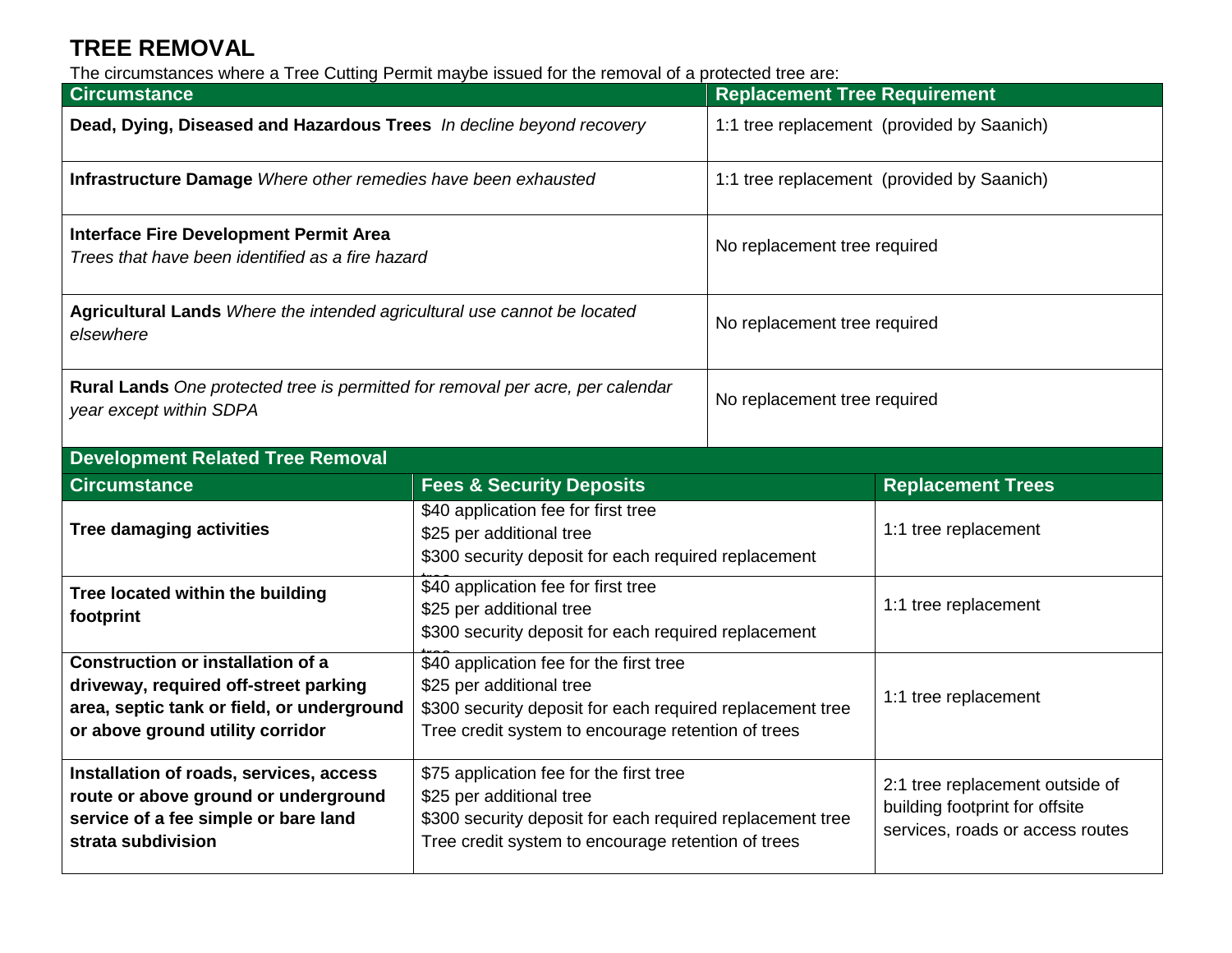#### **Permit Fees, Security Deposits and Tree Replacement Requirements:**

Tree-cutting permit fees, security deposits and tree replacements at the applicant's expense are required as a condition of tree cutting permits related to rezoning, subdivision, development permit, development variance permit, blasting permit, building permit, fill permit and plumbing permit applications.

Please note that a *building footprint* is defined as the actual area of land enclosed by the foundations of the building (plus room for construction of the foundation) as approved through the building permit review process.

## **REPLACEMENT TREE AND PLANTING REQUIREMENTS**

Replacement trees must meet plant condition and structure requirements as stated in "BC Landscape Standard" of the BCSLA/BCLNA and "Canadian Standards for Nursery Stock" of the CNTA.

Replacement trees must be planted and maintained according to the requirements as stated in the "BC Landscape Standard" of the BCSLA.

Replacement trees are to be planted on the same lot as the tree removals. If the replacement tree cannot be planted, the deposit will be allocated to a fund to plant replacement trees elsewhere in the community.

Replacement trees must conform with Saanich standards with respect to species, size and time-to-planting.

### **INSPECTION AND ASSESSMENT**

If a contravention of this Bylaw occurs in a location where excavation, construction or other development is occurring, the Director of Parks and Recreation, By-law Enforcement Officer, Arboriculture Inspector or any other person authorized by a resolution of Council may place a "Stop Work Order" on the property halting all work associated with the tree cutting or tree damaging activity until the contravention is resolved to the satisfaction of the Director of Parks and Recreation.